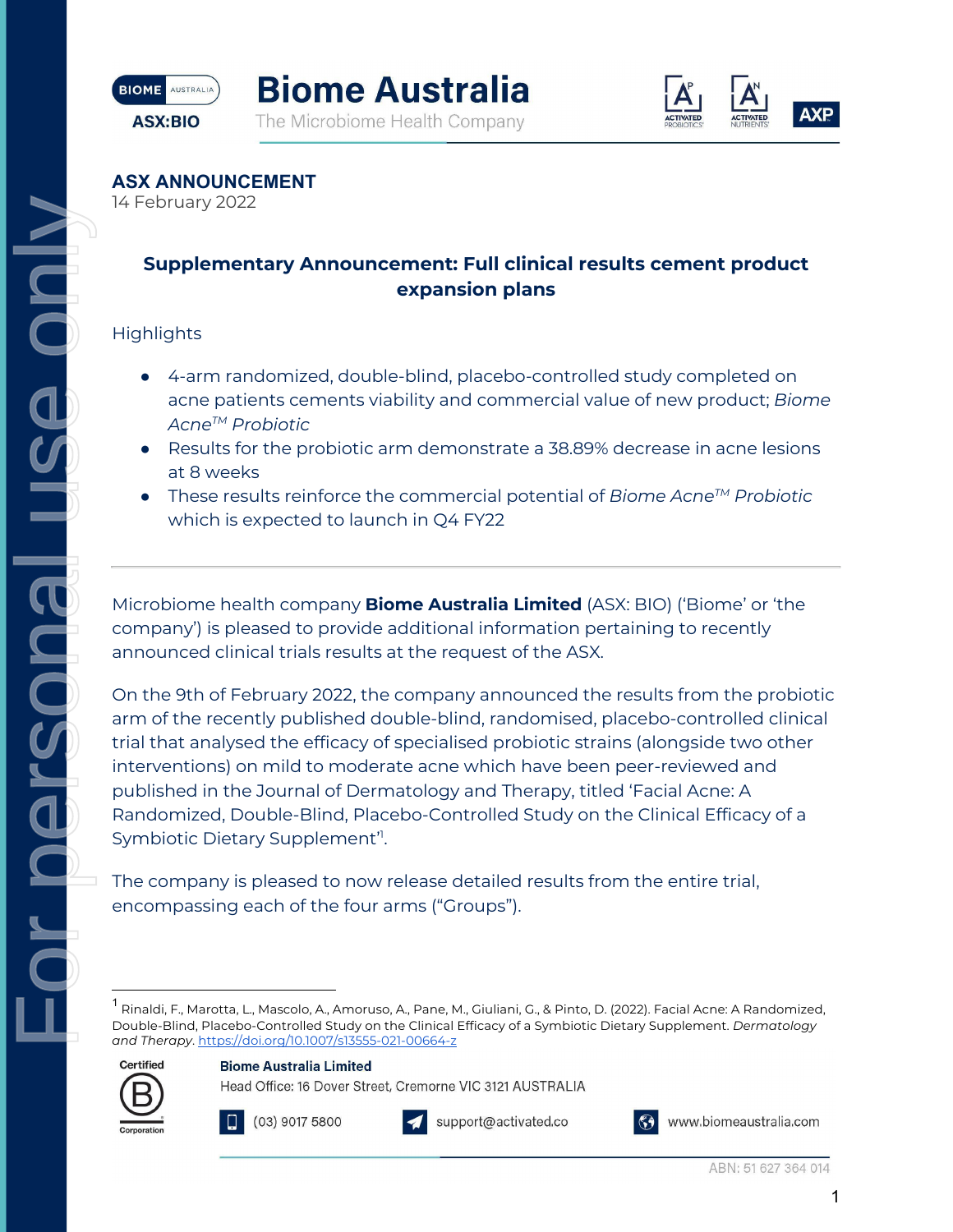#### **Trial overview**

The trial was conducted by Giuliani S.p.A in Italy and tested the effectiveness of three different treatments on mild to moderate acne on 114 subjects over four Groups. Each of the subjects were dosed once daily for eight weeks with their corresponding Group's study treatment and results were compared with the Control Group.

**Group I - 28 subjects:** Placebo / Control Group

**Group II - 30 subjects:** A dietary supplement containing probiotics (Bifidobacterium breve BR03, Lacticaseibacillus casei LC03, and Ligilactobacillus salivarius LS03) & botanical extract (lupeol from Solanum melongena L. and Echinacea extract)

**Group III - 29 subjects:** A botanical extract alone containing lupeol from Solanum melongena L. and Echinacea extract

**Group IV - 27 subjects:** A probiotic alone containing Bifidobacterium breve BR03, Lacticaseibacillus casei LC03, Ligilactobacillus salivarius LS03

# **The clinical results pertinent to Biome Australia are solely those reported on Group IV vs Control Group and cement Biome's decision to proceed with the launch of** *Biome AcneTM Probiotic* **in Q4 2022.**

The Study's endpoints were evaluated at each post-baseline visit and included the following.

- The percent change from baseline in facial comedones, papules, pustules, and nodules, measured using the global acne grading system (GAGS) score that gives a weight to each region (face and back) with a severity score
- Porphyrins, evaluated by the VISIA system
- Erythema and desquamation, measured according to a four-point qualitative scale.
- Sebum level, measured by a microcamera equipped with 200× Optic system
- Microbial dysbiosis, expressed as the relative abundance of bacterial DNA of main bacterial species on the skin: Cutibacterium acnes, Staphylococcus epidermidis, and Staphylococcus aureus

# **Trial results**

Full results from the Trial and each Group's performance against the Study's endpoints are included in annexure A.



#### **Biome Australia Limited**

Head Office: 16 Dover Street, Cremorne VIC 3121 AUSTRALIA



 $(03)$  9017 5800



support@activated.co

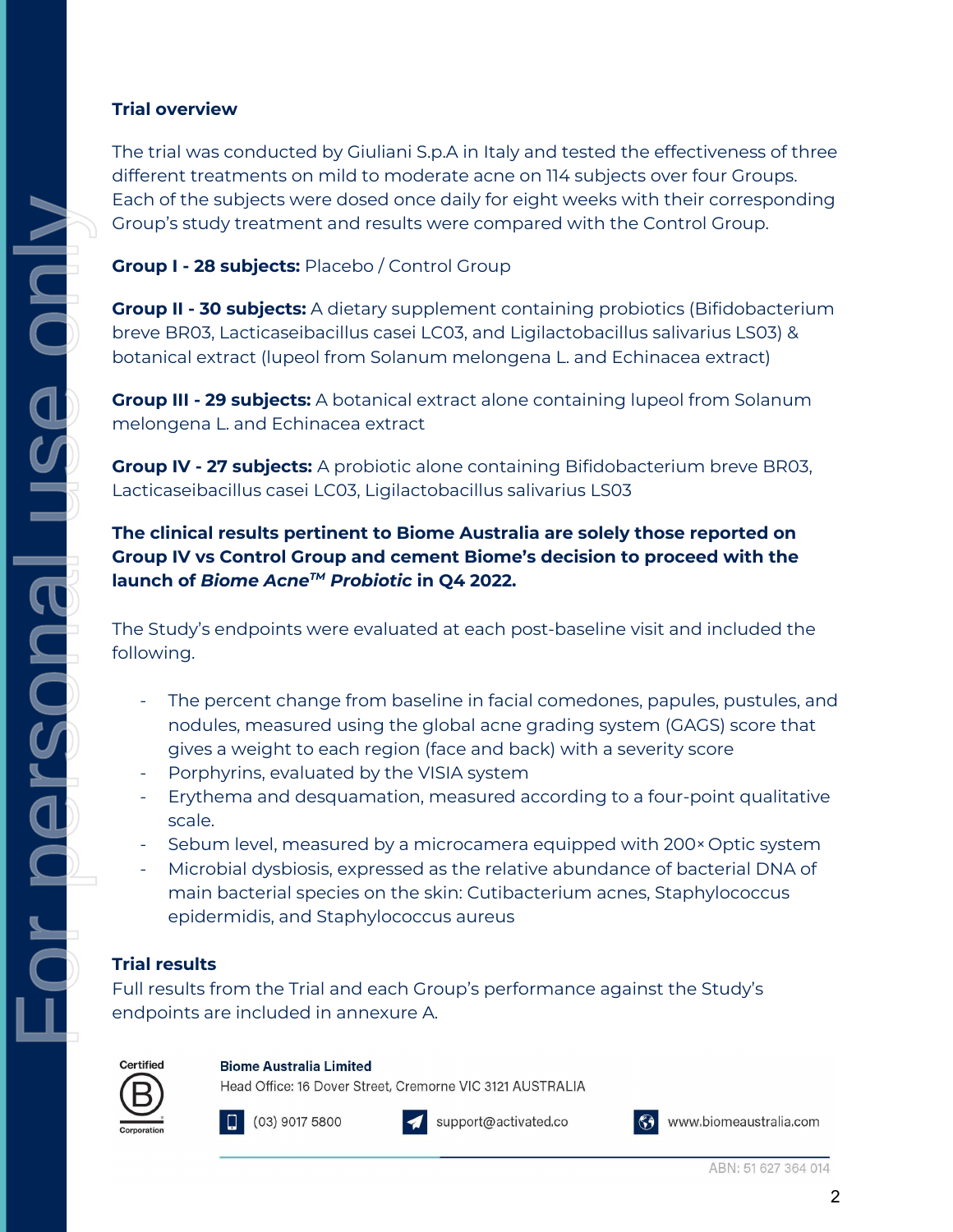#### **Group IV results (probiotics alone)**

Using the global acne grading system (GAGS) score, results from Group IV vs Control Group showed that at week 4, there was a 31.11% (p < 0.05) decrease in the number of superficial inflammatory acne lesions in the subjects taking probiotics compared to placebo (-10%) and at 8 weeks there was a 38.89% (p < 0.05) decrease vs placebo (18.89% decrease).

The mean erythema score was significantly reduced after 8 weeks of treatment with probiotics (T0 1.82  $\pm$  0.06 vs T2 0.73  $\pm$  0.74, p < 0.05), while no reduction was reported in the placebo Group. There was also a significant reduction in the abundance of the main bacteria implicated in the pathogenesis of acne, Cutibacterium acnes (26.8 vs 21.7 log RA, p < 0.01), in those in Group IV at the end of the study, providing evidence for the ability of this oral probiotic to impact the skin microbiome. For personal use only

Group II and Group III also reported a decrease in the number of superficial inflammatory acne lesions at 8 weeks recording -56.67% and -40% respectively. The two Groups also reported a significantly reduced sebum secretion rate and mean erythema score of  $0.27 \pm 0.45$  (p < 0.05) for Group II and  $0.50 \pm 0.63$  (p < 0.05) for Group III. The mean erythema score at baseline for all Groups was 1.82 ± 0.06.

# *Biome AcneTM Probiotic* **to launch in Q4 FY22**

The results of the probiotic arm support new product opportunities that are aligned with Biome's expertise: specialised probiotic products.

This trial has helped to establish the viability, efficacy and commercial value of Biome Australia's latest product, *Biome AcneTM Probiotic,* formulated using the probiotic strains tested on the 27 subjects.

These significant clinical results cement the company's growth strategy to launch well-researched and novel probiotic products that address prevalent health concerns in new ways and expand its product portfolio.

Production and manufacturing of *Biome AcneTM Probiotic* remains on track and upon launch will be sold via the company's extensive network of over 2300 community pharmacies and independent health practitioners across Australia. It will also be launched into the UK and New Zealand markets as *Biome DermaTM.*

### -ENDS-

a<br>Or

I RADSTEN



**Biome Australia Limited** 

Head Office: 16 Dover Street, Cremorne VIC 3121 AUSTRALIA





support@activated.co

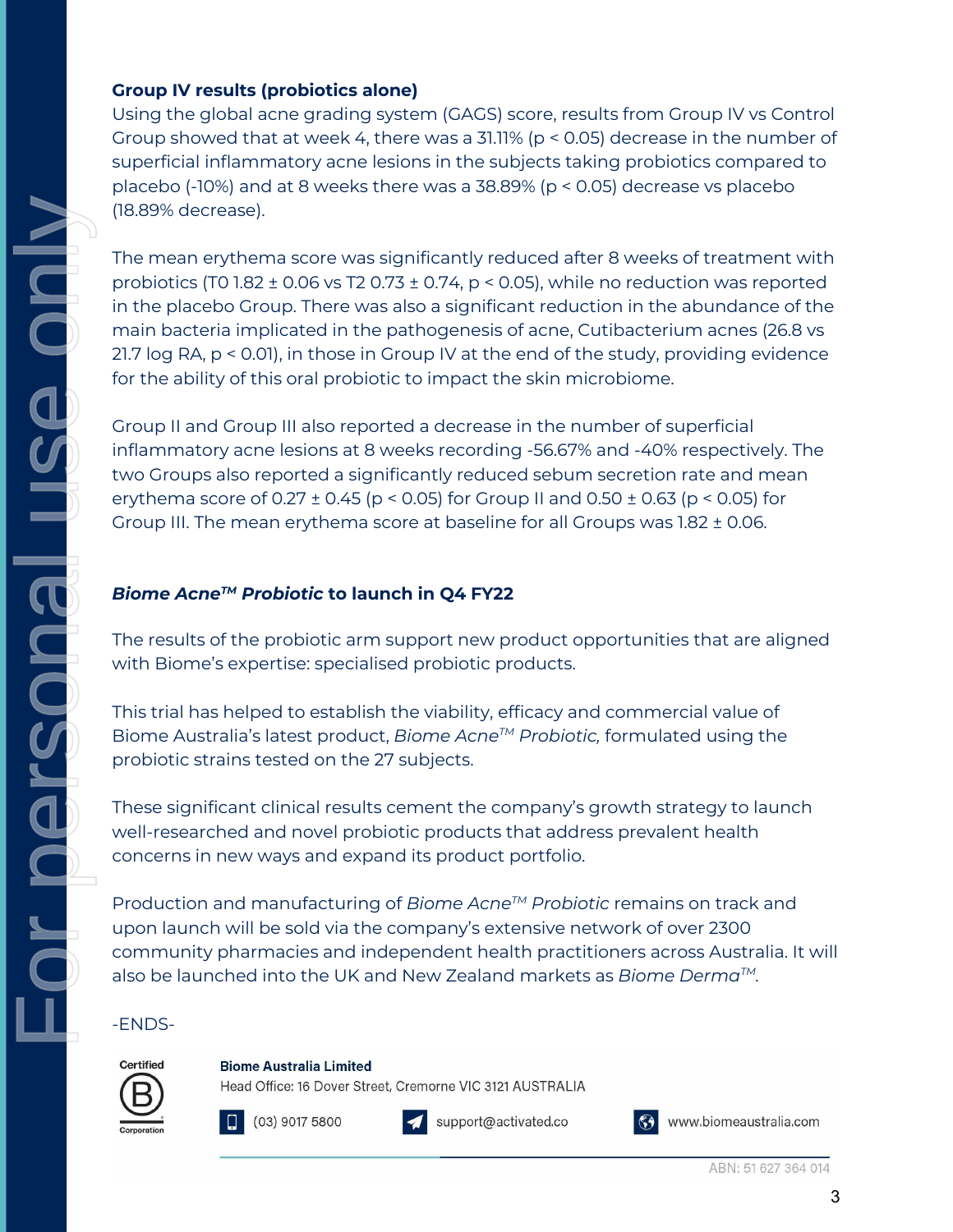Disclaimer: The information within this document is for educational purposes only, and any information or products described within are not intended to diagnose, treat, cure or prevent any disease. The information contained in this document is in no way intended to be prescriptive or replace medical advice by a healthcare physician.

Approved for release by the Biome Australia Board of Directors.

# **About Biome Australia Limited**

Biome Australia develops, licenses, commercialises and markets innovative, evidence-based live biotherapeutics (probiotics) and complementary medicines, many of which are supported by clinical research. Biome aims to improve health outcomes and quality of life, and make its products accessible to all.

Incorporated in Australia in 2018, Biome distributes locally and abroad. In partnership with some of the world's leading organisations in microbiome research and development, Biome produced several unique live biotherapeutic (probiotic) products with innovative delivery technologies that improve their stability and efficacy to create its flagship range of complementary medicines: Activated Probiotics®.

Supported by clinical research, including randomised double-blind placebocontrolled trials, Activated Probiotics help prevent and support the management of various health concerns, including low mood and sleep, bone health, iron malabsorption, mild eczema and IBS. Through practitioner-only distribution, Biome is committed to educating health professionals on the newfound systemic health effects of the gut microbiota, helping them to provide innovative, evidence-based natural medicines for the management of some of humanity's most prevalent and chronic health concerns.

Biome also develops, licenses and distributes a scientifically formulated, organic nutraceutical range, Activated Nutrients<sup>®</sup> and a sports performance and recovery range, **Activated X Performance**®, which is made exclusively for professional athletes.

For more information visit: www.biomeaustralia.com



**Biome Australia Limited** 

Head Office: 16 Dover Street, Cremorne VIC 3121 AUSTRALIA





support@activated.co

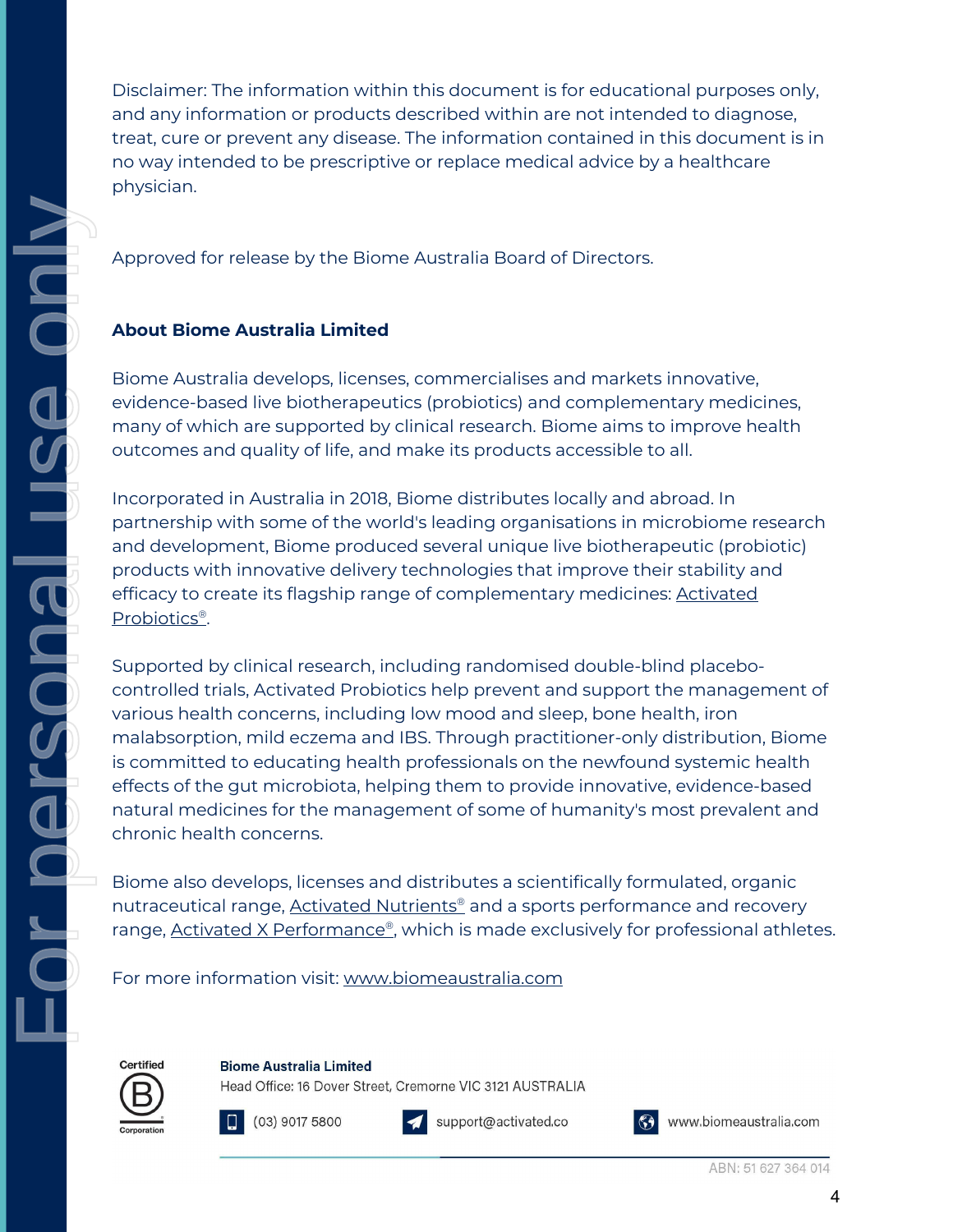#### **Investor Relations**

WE Communications Hannah Howlett +61 450 648 064 hhowlett@we-worldwide.com

## **Media enquiries**

media@activated.co

#### **Forward looking statements**

*This release may contain forward looking statements, including but not limited to projections, guidance on future revenues, earnings, other potential synergies and estimates and the future performance of Biome (Forward Looking Statements).*

*Forward Looking Statements are provided as a general guide only and should not be relied upon as an indication or guarantee of future performance. Actual results, performance or achievements may differ materially from those expressed or implied in such Forward Looking Statements and any projections and assumptions on which these Forward Looking Statements are based. Such statements may assume the success of Biome's business strategies. You are cautioned not to place undue reliance on Forward Looking Statements.* 

*The Forward Looking Statements are based on information available to Biome as at the date of this release. Any Forward Looking Statements containing forward looking financial information provided in this release is for illustrative purposes only and is not represented as being indicative of Biome's views on its future financial condition and/or performance. The historic financial information for the September 2021 financial quarter and revenue figures for October and November 2021 have not been audited or reviewed by Biome's auditors. Such information should not be taken as a guide for future performance.*

*Nothing in this release is a promise or representation as to the future. No representation or warranty, express or implied, is made as to the accuracy, likelihood of achievement or reasonableness of any Forward Looking Statements contained in this release. Except as required by law or regulation (including the ASX Listing Rules), Biome does not undertake to provide any additional or updated information whether as a result of a change in expectations or assumptions, new information, future events or results or otherwise.*

*To the maximum extent permitted by law, Biome excludes and expressly disclaims all liabilities in*  respect of, and makes no representation or warranty, express or implied as to the fairness, currency, *accuracy, reliability or completeness of information in this release or the accuracy, likelihood of achievement or reasonableness of any Forward Looking Statements (or any event or results expressed or implied in any Forward Looking Statements) contained in, implied by, the information in this release or any part of it, or that this release contains all material information about Biome or which a prospective investor or purchaser may require in evaluating a possible investment in Biome or acquisition of securities in Biome.* 

**Biome Australia Limited** 



Certified

For personal use only

 $(03)$  9017 5800



Head Office: 16 Dover Street, Cremorne VIC 3121 AUSTRALIA

support@activated.co

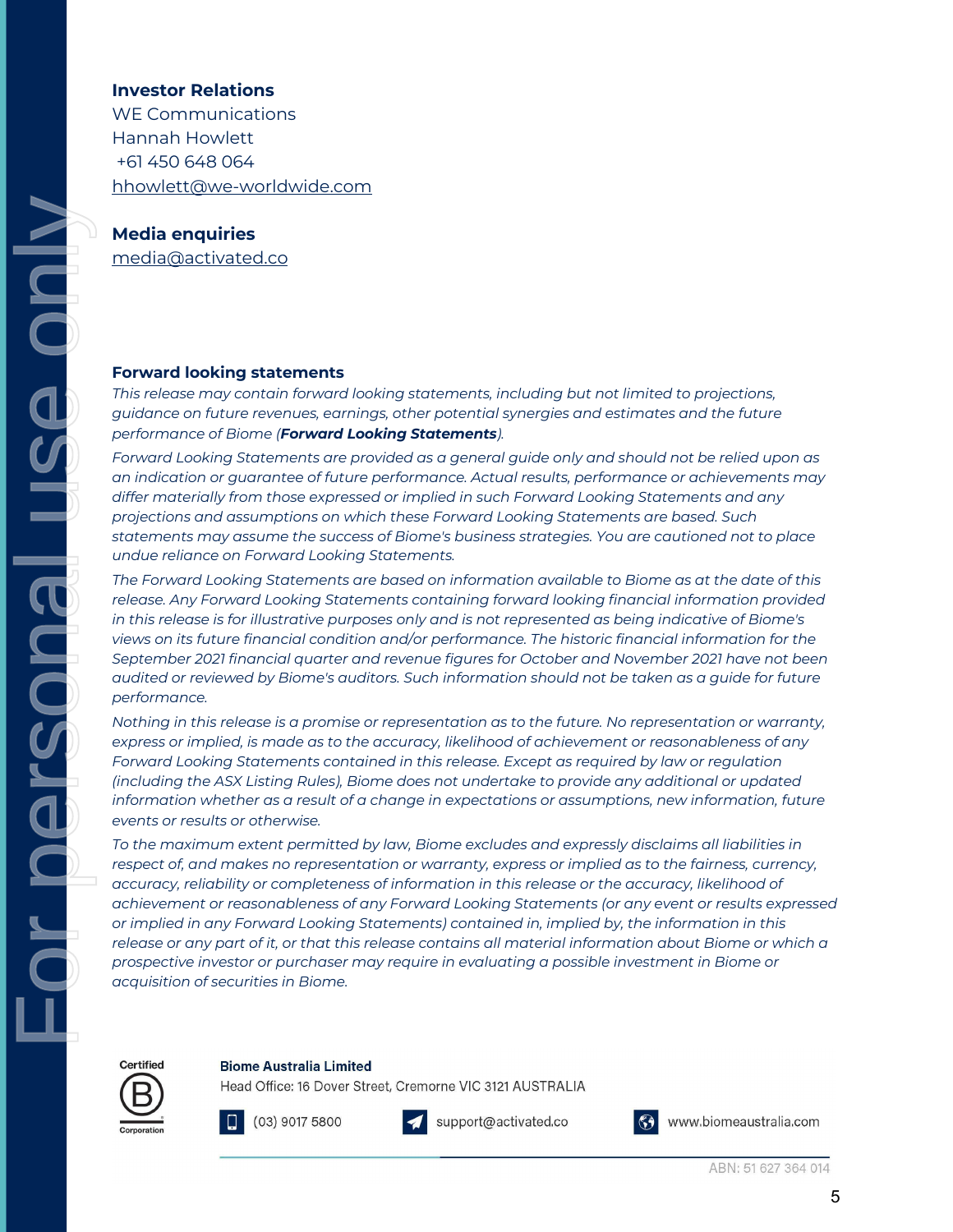*Investors are strongly cautioned not to place undue reliance on Forward Looking Statements, particularly in light of the current economic climate and the significant volatility, uncertainty and disruption caused by the Covid-19 pandemic.* 

# **ANNEXURE A**

Results from Group IV (probiotics alone)

| <b>Endpoint</b>                                                                          | <b>Results at 4 weeks</b>                                                                                                                                                      | <b>Results at 8 weeks</b>                                                                                                                     |
|------------------------------------------------------------------------------------------|--------------------------------------------------------------------------------------------------------------------------------------------------------------------------------|-----------------------------------------------------------------------------------------------------------------------------------------------|
| The percent change from<br>baseline in the global<br>acne grading system<br>(GAGS) score | $-31.11\%$ (p < 0.05)                                                                                                                                                          | $-38.89\%$ (p < 0.05)                                                                                                                         |
| Erythema score                                                                           | No statistically significant<br>reductions                                                                                                                                     | The mean erytheme score<br>at baseline for all groups<br>was 1.82 ± 0.06 and<br>reduced to 0.73 ± 0.74 (p <<br>0.05) for group IV             |
| Desquamation score                                                                       | No statistically significant<br>reductions                                                                                                                                     | $-33.30\%$ (p < 0.01)                                                                                                                         |
| Sebum secretion rate                                                                     | No statistically significant<br>reductions                                                                                                                                     | Significantly reduced                                                                                                                         |
| Porphyrin                                                                                | No statistically significant<br>reductions                                                                                                                                     | No statistically significant<br>reductions                                                                                                    |
| Microbial dysbiosis                                                                      | Significant ( $p < 0.01$ )<br>decrease in C. acnes (from<br>26.8 to 24.2 log RA,<br>respectively). No<br>statistically significant<br>changes to S. aureus or S.<br>epidermis. | Significant ( $p < 0.01$ )<br>decrease in C. acnes (21.7<br>log RA). No statistically<br>significant changes to S.<br>aureus or S. epidermis. |

Results from Group II (probiotics and botanicals)

| <b>Endpoint</b>                                                          | <b>Results at 4 weeks</b> | <b>Results at 8 weeks</b> |
|--------------------------------------------------------------------------|---------------------------|---------------------------|
| The percent change from<br>baseline in the global<br>acne grading system | $-36.67\%$ (p < 0.05)     | $-56.67\%$ (p < 0.05)     |



For personal use only

an bersonen

**Sepond** 

**Biome Australia Limited** 

Head Office: 16 Dover Street, Cremorne VIC 3121 AUSTRALIA



support@activated.co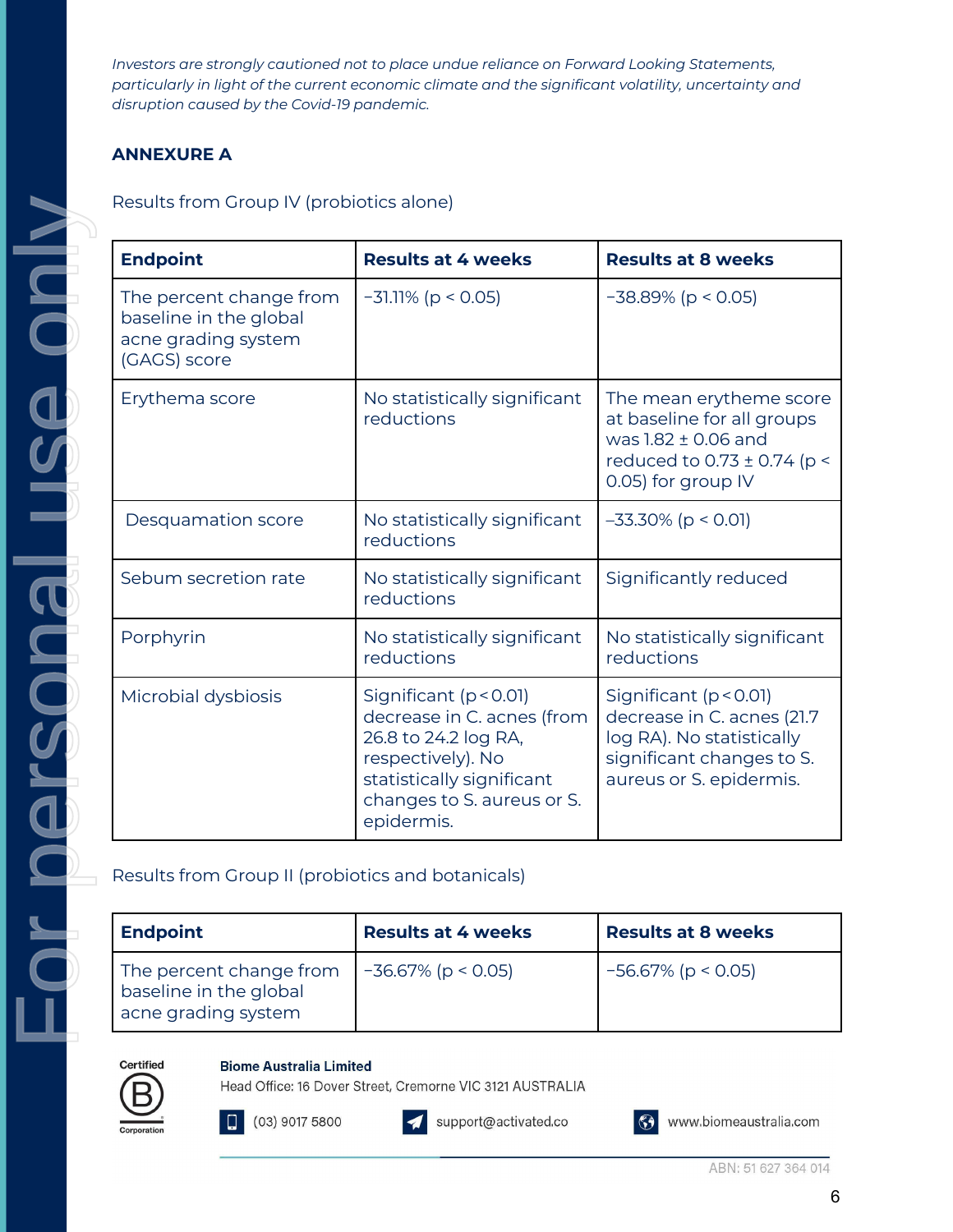| (GAGS) score                                                  |
|---------------------------------------------------------------|
| Erythema sco                                                  |
|                                                               |
| Desquamatio                                                   |
| Sebum secre                                                   |
| Porphyrin                                                     |
| Microbial dys                                                 |
|                                                               |
| Results from O                                                |
| <b>Endpoint</b>                                               |
|                                                               |
| The percent<br>baseline in th<br>acne grading<br>(GAGS) score |
| Erythema sco                                                  |
|                                                               |
| Desquamatio                                                   |

| (GAGS) score         |                                                                                                                                                                                                                                               |                                                                                                                                                                                                                                            |
|----------------------|-----------------------------------------------------------------------------------------------------------------------------------------------------------------------------------------------------------------------------------------------|--------------------------------------------------------------------------------------------------------------------------------------------------------------------------------------------------------------------------------------------|
| Erythema score       | No statistically significant<br>reductions                                                                                                                                                                                                    | The mean erythema score<br>at baseline for all groups<br>was 1.82 ± 0.06 and<br>reduced to $0.27 \pm 0.45$ for<br>group II ( $p < 0.05$ )                                                                                                  |
| Desquamation score   | $-33.30\%$ (p < 0.05)                                                                                                                                                                                                                         | $-55.60\%$ (p < 0.05)                                                                                                                                                                                                                      |
| Sebum secretion rate | No statistically significant<br>reductions                                                                                                                                                                                                    | Significantly reduced                                                                                                                                                                                                                      |
| Porphyrin            | No statistically significant<br>reductions                                                                                                                                                                                                    | $-45.49\%$ (p < 0.05)                                                                                                                                                                                                                      |
| Microbial dysbiosis  | Significant (p < 0.01)<br>decrease in C. acnes (from<br>29.7 to 21.4 log RA,<br>respectively).<br>S. aureus was significantly<br>$(p < 0.05)$ reduced (from 1.4)<br>to 1.1 log RA)<br>No statistically significant<br>changes to S. epidermis | Significant ( $p < 0.01$ )<br>decrease in C. acnes (8.8<br>log RA)<br>S. aureus was significantly<br>(p < 0.05) reduced in group<br>$II$ (0.2 log RA)<br>Significant (p < 0.05)<br>increase in S. epidermidis<br>(from 0.6 to 1.2 log RA). |

## Group III (botanicals)

| <b>Endpoint</b>                                                                          | <b>Results at 4 weeks</b>                  | <b>Results at 8 weeks</b>                                                                                                              |
|------------------------------------------------------------------------------------------|--------------------------------------------|----------------------------------------------------------------------------------------------------------------------------------------|
| The percent change from<br>baseline in the global<br>acne grading system<br>(GAGS) score | $-33.33\%$ (p < 0.05)                      | $-40.00\%$ (p < 0.05)                                                                                                                  |
| Erythema score                                                                           | No statistically significant<br>reductions | The mean erythema score<br>at baseline for all groups<br>was 1.82 ± 0.06 and<br>reduced to $0.50 \pm 0.63$ (p <<br>0.05) for group III |
| Desquamation score                                                                       | No statistically significant               | $-43.40\%$ (p < 0.01)                                                                                                                  |

# **Biome Australia Limited**

Head Office: 16 Dover Street, Cremorne VIC 3121 AUSTRALIA



03) 9017 5800



support@activated.co